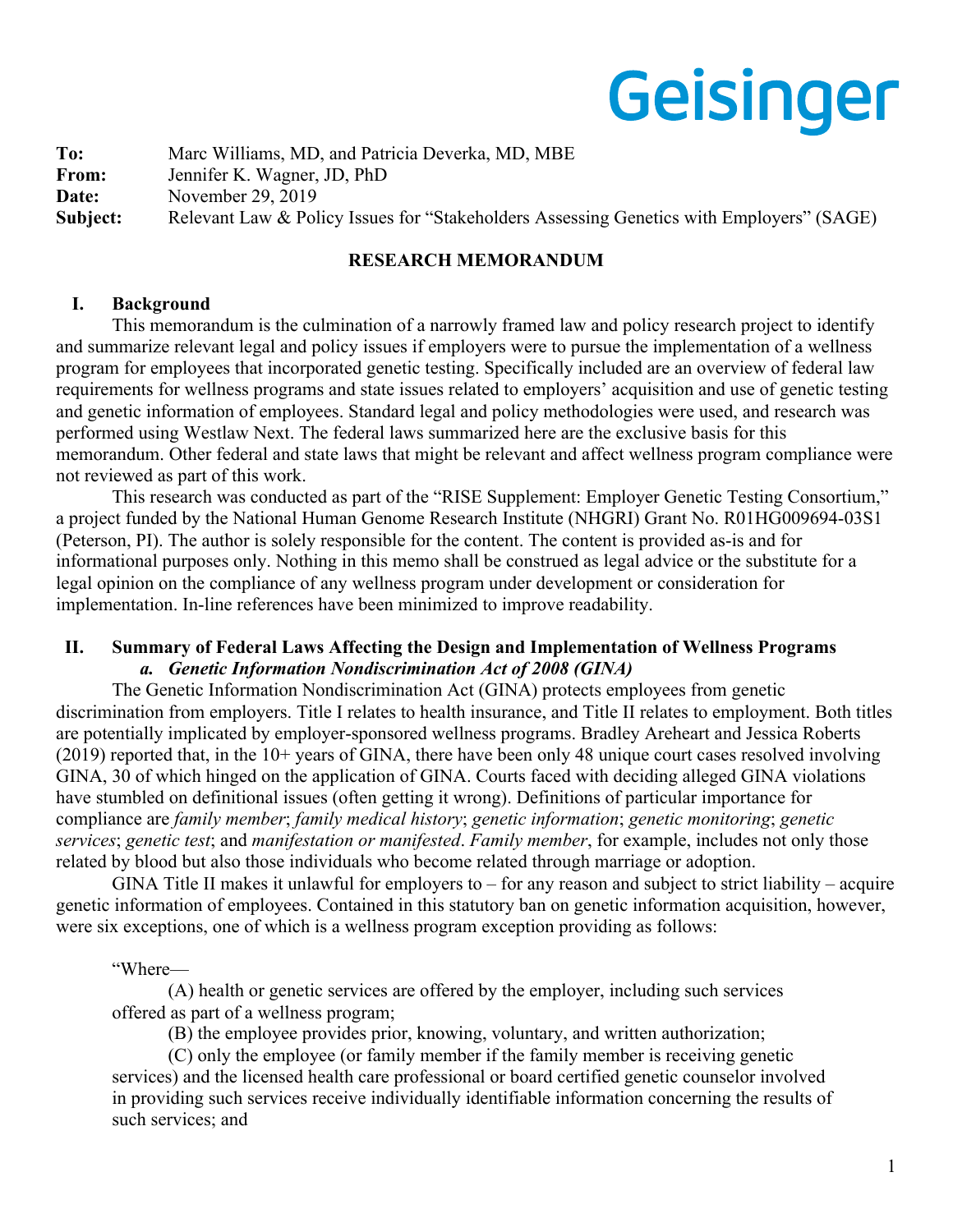(D) any individually identifiable genetic information provided under subparagraph (C) in connection with the services provided under subparagraph (A) is only available for purposes of such services and shall not be disclosed to the employer except in aggregate terms that do not disclose the identity of specific employees;"

42 USC 2000ff-1. Sec. 202(b)(2). When the Final Rules for GINA Title II were issued in 2010 by the Equal Employment Opportunity Commission (EEOC), the agency addressed concerns about inducements to participate and considered four different approaches to "voluntariness:"

- 1. Issue incentive caps similar to those applicable under HIPAA;
- 2. Issue a rule that combines elements of HIPAA and ADA rules (where a program is voluntary if it does not require participation and does not penalize non-participation along with a determination that incentives below the HIPAA 20% cost of coverage cap would not be considered a penalty);
- 3. Issue a rule allowing incentives but not indicating whether inducements should have any limitation; and
- 4. Issue a rule banning incentives for participation in wellness programs that include collection of genetic information (including family medical history inquiries).

Recognizing that employers offering wellness programs have to comply with Title II and the health plans themselves must comply with Title I, EEOC offered examples to illustrate how incentives may be used. The final regulations implementing the wellness program exception in 2010 contained the following verbatim requirements:

(i) This exception applies only where—

 (A) The provision of genetic information by the individual is voluntary, meaning the covered entity neither requires the individual to provide genetic information nor penalizes those who choose not to provide it;

 (B) The individual provides prior knowing, voluntary, and written authorization, which may include authorization in electronic format. This requirement is only met if the covered entity uses an authorization form that:

 (1) Is written so that the individual from whom the genetic information is being obtained is reasonably likely to understand it;

 (2) Describes the type of genetic information that will be obtained and the general purposes for which it will be used; and

(3) Describes the restrictions on disclosure of genetic information;

 (C) Individually identifiable genetic information is provided only to the individual (or family member if the family member is receiving genetic services) and the licensed health care professionals or board certified genetic counselors involved in providing such services, and is not accessible to managers, supervisors, or others who make employment decisions, or to anyone else in the workplace; and

 (D) Any individually identifiable genetic information provided under paragraph (b)(2) of this section is only available for purposes of such services and is not disclosed to the covered entity except in aggregate terms that do not disclose the identity of specific individuals (a covered entity will not violate the requirement that it receive information only in aggregate terms if it receives information that, for reasons outside the control of the provider or the covered entity (such as the small number of participants), makes the genetic information of a particular individual readily identifiable with no effort on the covered entity's part).

75 Fed. Reg. 68935. (See also 75 Fed. Reg. 68922-68924; §1635.8(b)(2)). The regulatory provisions continue with an explanation that financial incentives cannot be used to induce employees to provide genetic information; that financial incentives may be used to help employees who have voluntarily disclosed genetic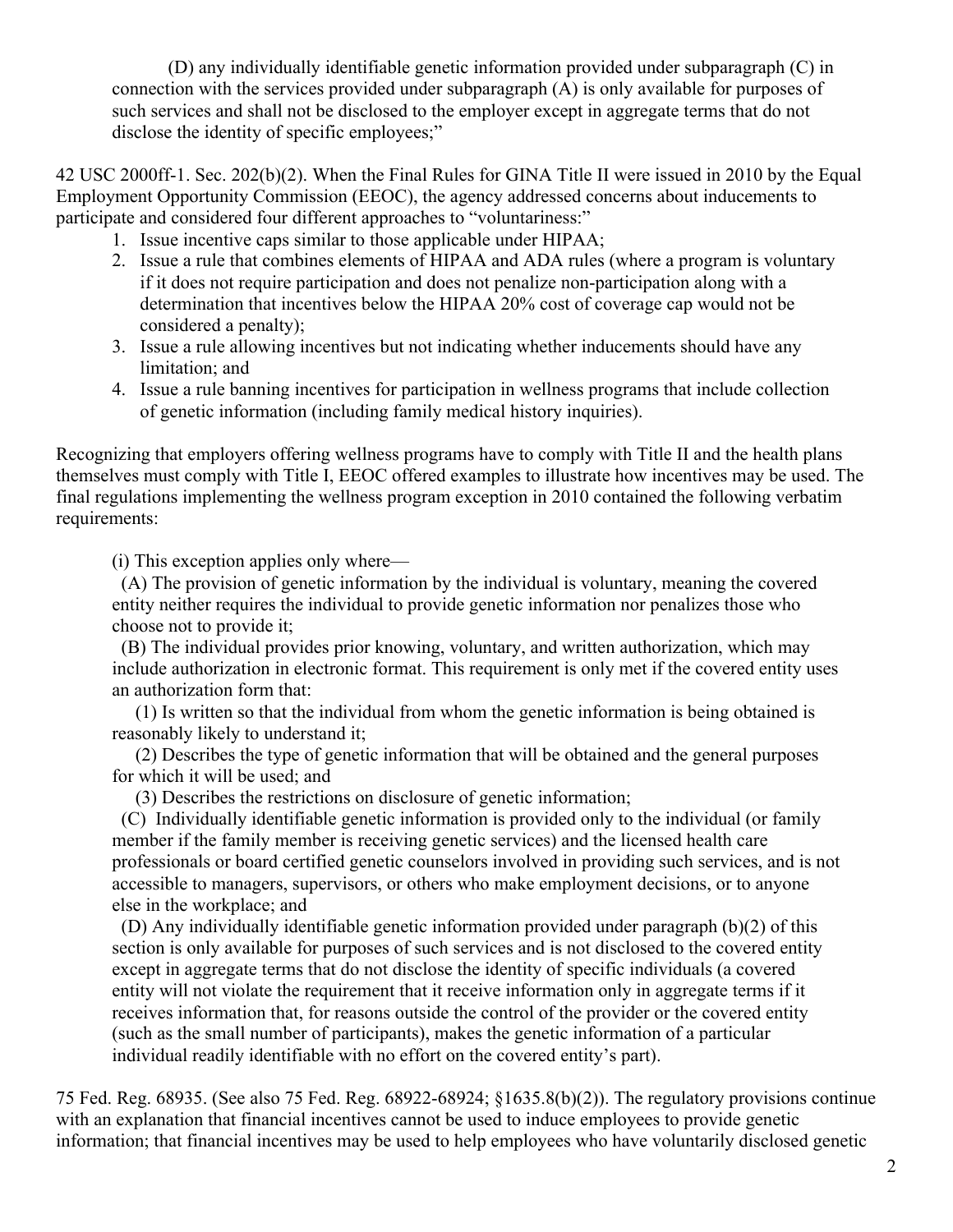information to meet health outcome goals only if those incentives are also provided to employees whose lifestyle choices (rather than genetic information) put them at risk for the same identified conditions; and that GINA does not relax the employers' obligations to comply with ADA and HIPAA nondiscrimination requirements, which include making reasonable accommodations to enable similar situated individuals to enjoy equal benefits and privileges of employment (by adjusting the plan) or allowing a reasonable alternative to or waiver of the specific program requirements. 75 Fed. Reg. 68935-68936. Regulatory updates were issued in 2016, but the challenged portions have since been vacated (see infra). The EEOC website contains additional information (such as FAQs, webcasts, etc.); however, caution is warranted in light of the removal of the 2016 rules.

In sum, to comply with GINA the wellness program must be reasonably designed to promote health or prevent disease; the provision of information must be voluntary (i.e., genetic testing cannot be mandatory and people cannot be penalized for not participating in those components); prior knowing, voluntary, and written authorization is required; the disclosures must be limited (individual-level raw data and interpretation only to the licensed professionals and individual employee; employers can at most gain access to aggregated information); and the information cannot be used for *any* purpose other than the wellness program. Incentives can be coercive and undue influences, making a wellness program lose its voluntariness.

## *b. Americans with Disabilities Act (ADA)*

Title I of the Americans with Disabilities Act (ADA) protects qualified individuals from discrimination by employers on the basis of a disability with regard to hiring, promotions, firing, compensation, training, and other terms, conditions, and privileges of employment. *Disability* has a specific meaning and can refer to whether a person

- (1) has a physical or mental impairment that substantially limits one or more major life activities;
- (2) has a record of such an impairment, or
- (3) is regarded as having such an impairment (perceived to be impaired).

The ADA, an anti-discrimination statute based in non-subordination theory rather than mere anti-classification theory (which underlies GINA) not only requires non-discrimination but also use of affirmative action measures known as "reasonable accommodations" when necessary. To protect employees, ADA generally prohibits disability-related inquiries and examinations unless it is "job-related and consistent with business necessity." There is an exception for "voluntary" medical examinations and inquiries that are part of a health program available to employees. (See Sec. 102 (c)(4)).

The ADA requires that wellness programs be "reasonably designed to promote health or prevent disease." A program satisfies this standard if the following conditions are met: (1) it has a "reasonable chance of improving the health of, or preventing disease in, participating employees," and (2) "it is not overly burdensome"; (3) it is "not a subterfuge for violating the ADA or other laws prohibiting employment discrimination;" and (4) it "is not highly suspect in the method chosen to promote health and prevent disease." 29 C.F.R. §1630.14. The Under the ADA, employers cannot require employees "to agree to the sale, exchange, sharing, transfer, or other disclosure of medical information (except to the extent permitted by this part to carry out specific activities related to the wellness program)." Voluntariness of the wellness program is critical, and programs will be considered voluntary so long as they meet the following requirements:

- 1. Employees are not required to participate;
- 2. Employees who do not participate cannot be denied coverage under any of the health plans or benefits;
- 3. Employers do not take any adverse actions against employees (i.e., do not retaliate against, "coerce, intimidate, or threaten");
- 4. Employers provide notice that is written such that it is reasonably likely the employee will understand it and describing not only the type of information to be collected, purpose for its collection, and specific uses of it once collected but also the restrictions on disclosures.

Like GINA, ADA does not permit employers to have access beyond potential aggregated data that is not reasonably likely to disclose the employees' identities. As with resources on GINA, the EEOC website contains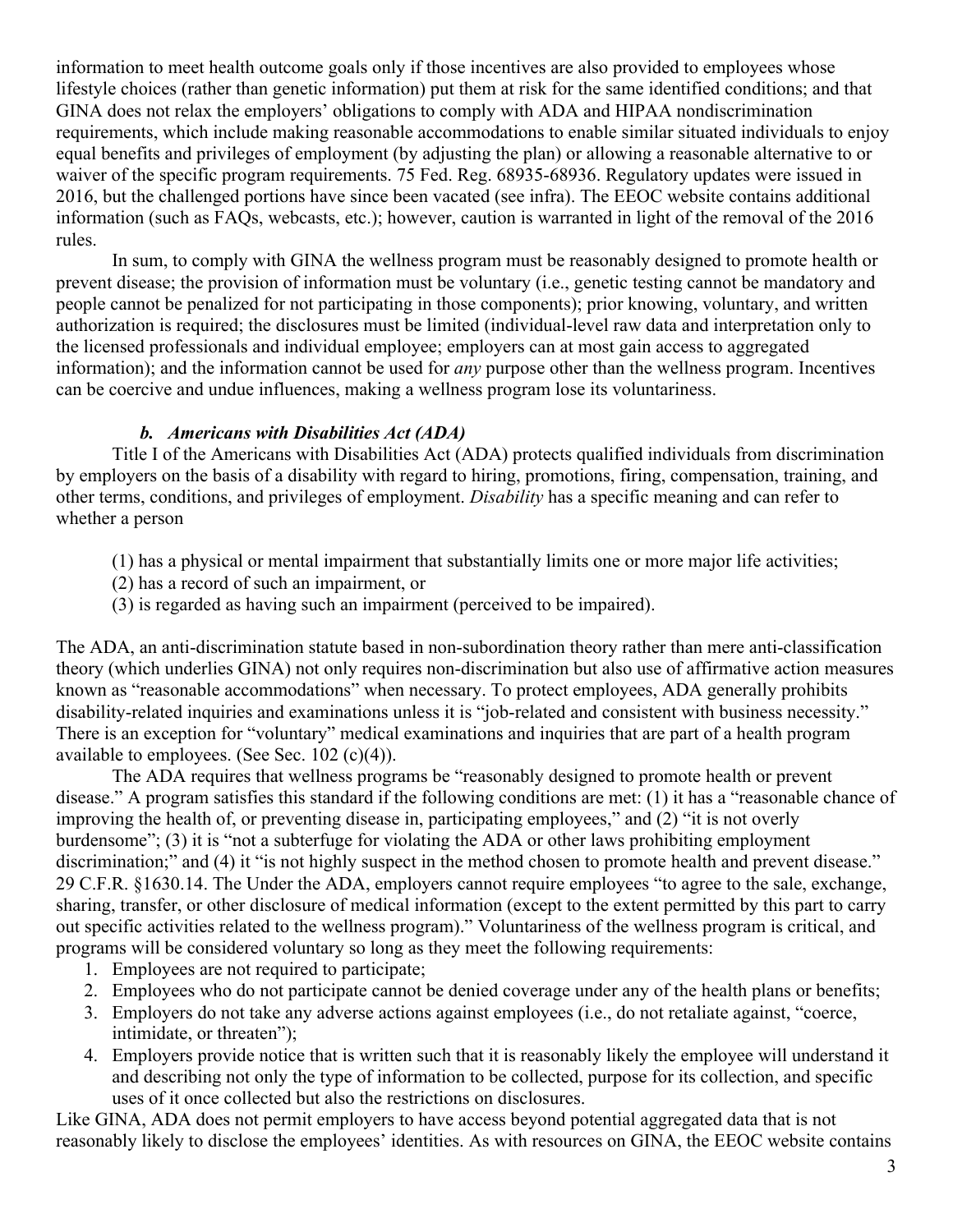additional information (such as FAQs, webcasts, etc.); however, caution is warranted in light of the removal of the 2016 rules. Disability and genetic rights advocates (such as Erin Oliphant and Sharon Terry) have expressed concern that wellness programs are merely "data mining operations" and that employers have disingenuously turned to "sharing" data with business partners to evade the ADA's restriction against forcing employees to agree to sale or transfer of their otherwise protected health information.

## *c. Health Information Portability and Accountability Act (HIPAA) as amended by the Patient Protection and Affordable Care Act (ACA)*

If a wellness program is itself a group health plan or part of a group health plan, the terms must comply with HIPAA, including its privacy and security rules. Business associate agreements (BAAs) would be appropriate and necessary when interacting with third-party wellness program providers.

ACA generally prohibited discrimination on the basis of health status or pre-existing conditions but included a carve out exception to encourage participation in wellness programs that meet certain specifications. The relevant sections of ACA are §1001 (reporting requirements), §1201 (prohibition on discrimination on the basis of health status), §4303 (technical assistance for employer-sponsored wellness programs), and §10408 (workplace wellness grants). Specifically, ACA §1201 codified the HIPAA wellness program regulations—29 CFR §2590.702(b)(1)(ii), 45 CFR §146.121(b)(1)(ii), and 26 CFR §54.9802.1(b)(1)(ii)—that prohibit discrimination on the basis of health status. These regulations notably distinguish between "Participatory" wellness programs and "Health-contingent" wellness programs (with the latter consisting of two types: "Activity-only" or "Outcome-based") and set different standards for each. There is no cap on financial incentives for "participatory" wellness programs. The cap on financial incentives for health-contingent wellness programs set by HIPAA (i.e., before the ACA) was 20% of the cost of coverage; however, with the passage of the ACA, this cap was increased to 30% and further expanded to allow for an additional 20% incentive if the program involves tobacco prevention and cessation (i.e., a cap of 50% in those situations).

For a health-contingent wellness program to be lawful under HIPAA/ACA, it must be (1) "reasonably designed to promote health or prevent disease" (i.e., that "it is not overly burdensome" or "a subterfuge for discriminating"); (2) all individuals must have at least one opportunity each year to qualify; (3) the size of the award must be below the applicable cap (i.e., which is based on the total amount of employer and employee contributes towards the cost of coverage for which the employee and any dependents are enrolled); and (4) the program's full reward must be available to "all similarly situated individuals" (i.e., if an individual does not meet an initial measurement, test, or screening standard, there must be a reasonable alternative standard and/or opportunity for a waiver). The ACA does allow for employer-sponsored wellness programs to treat individuals with adverse health factors *more* favorably (e.g., if a plan allows participation of dependent children until age 26 but extends participation eligibility to dependent children with disabilities beyond age 26).

In essence, GINA stipulates when employer-sponsored wellness programs may incorporate genetic testing or information without being unlawfully discriminatory, and the ACA stipulates what financial incentives are available to employers to encourage participation in wellness programs. The Congressional Research Service has concluded that it is possible for employers to comply with both GINA and ACA wellness program requirements and that these provisions are complementary rather than in conflict with one another (See Sarata, Jones, and Staman 2011, Pp 6-7). Scholars concluded similarly, with Hudson and Pollitz likening one set of rules as speed limits and the other set of rules as stop-for-pedestrian signs, both of which drivers can and must obey.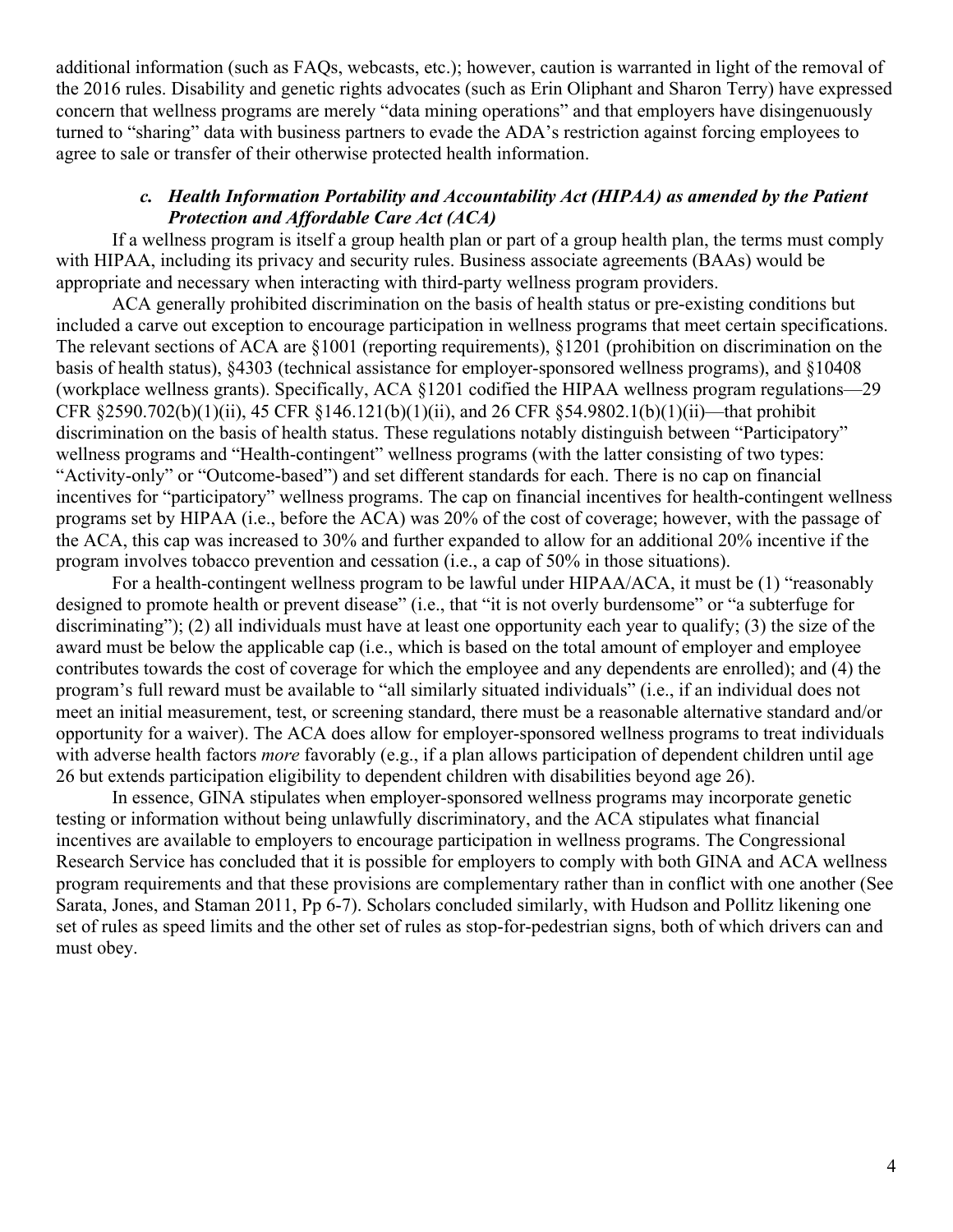| <b>Type of Wellness</b>                                                      | <b>Definition</b>                                                                                                                                                                                                                                                                                                                               | <b>Non-Discrimination Requirements</b>                                                                                                                                                                                                                                                                                                                                                                           |
|------------------------------------------------------------------------------|-------------------------------------------------------------------------------------------------------------------------------------------------------------------------------------------------------------------------------------------------------------------------------------------------------------------------------------------------|------------------------------------------------------------------------------------------------------------------------------------------------------------------------------------------------------------------------------------------------------------------------------------------------------------------------------------------------------------------------------------------------------------------|
| Program                                                                      |                                                                                                                                                                                                                                                                                                                                                 |                                                                                                                                                                                                                                                                                                                                                                                                                  |
| Participatory<br><b>Wellness Program</b>                                     | "If none of the conditions for obtaining a<br>reward under a wellness program is based<br>on an individual satisfying a standard that<br>is related to a health factor (or if a<br>wellness program does not provide a<br>reward), the wellness program is a<br>participatory wellness program." 26 CFR<br>§54.9802.1(f)(1)(ii)                 | So long as the program "is made<br>available to all similarly situated<br>individuals, regardless of health status"<br>it is considered not discriminatory. 26<br>CFR §54.9802.1(f)(2)                                                                                                                                                                                                                           |
| <b>Health-Contingent</b><br><b>Wellness Program-</b><br><b>Activity-Only</b> | "An activity-only wellness program is a<br>type of health-contingent wellness<br>program that requires an individual to<br>perform or complete an activity related to<br>a health factor in order to obtain a reward<br>but does not require the individual to<br>attain or maintain a specific health<br>outcome." 26 CFR §54.9802.1(f)(1)(iv) | In order to be non-discriminatory, the<br>program must meet requirements for the<br>frequency of opportunities to qualify;<br>the size of the reward/incentive; a<br>reasonable design to promote health or<br>prevent disease; and allow the full<br>reward to all similarly situated<br>individuals (through offering of<br>reasonable alternative standards or<br>waiver options). 26 CFR<br>§54.9802.1(f)(3) |
| <b>Health-Contingent</b><br><b>Wellness Program-</b><br><b>Outcome-Based</b> | "An outcome-based wellness program is a<br>type of health-contingent wellness<br>program that requires an individual to<br>attain or maintain a specific health<br>outcome (such as not smoking or attaining<br>certain results on biometric screenings) in<br>order to obtain a reward" 26 CFR<br>§54.9802.1(f)(1)(v)                          | In order to be non-discriminatory, the<br>program must meet requirements for the<br>frequency of opportunities to qualify;<br>the size of the reward/incentive; a<br>reasonable design to promote health or<br>prevent disease; and allow the full<br>reward to all similarly situated<br>individuals (through offering of<br>reasonable alternative standards or<br>waiver options). 26 CFR<br>§54.9802.1(f)(4) |

# *d. Unsettled regulatory issues*

The implementation of GINA and the ACA has been plagued with controversy, as the EEOC faced fierce criticism and opposition to its proposed and final rules from professional genetic societies as well as advocacy and business groups. When the rules were issued, they were immediately challenged by the AARP, which initiated litigation in the D.C. District Court.

At "central issue" was the balancing of the nondiscrimination rights afforded under GINA and ADA and the promotion of health via wellness programs under ACA, a task of reconciliation that is/was ultimately the EEOC's responsibility. A key question was whether incentives under ACA were permissible when the wellness programs implicate GINA or ADA and what is "voluntary" (an element neither defined by the GINA nor ADA statutes but a prerequisite to lawfulness). AARP argued that provision of incentives involving disclosures of GINA- and ADA-protected information would render wellness program involuntary. In the initial rules issued (see EEOC enforcement guidance 2000 on ADA and EEOC 2010 regulations on GINA), the EEOC had taken the position that incentives could not be tied to the employee's disclosure of GINA- or ADA-protected information, but the new rules issued in 2016 reversed this position. Additionally, the new incentive limits were applied to both participatory and health-contingent wellness programs (whereas the prior 2013 HIPAA regulations only capped health-contingent wellness programs). AARP argued that the EEOC changed its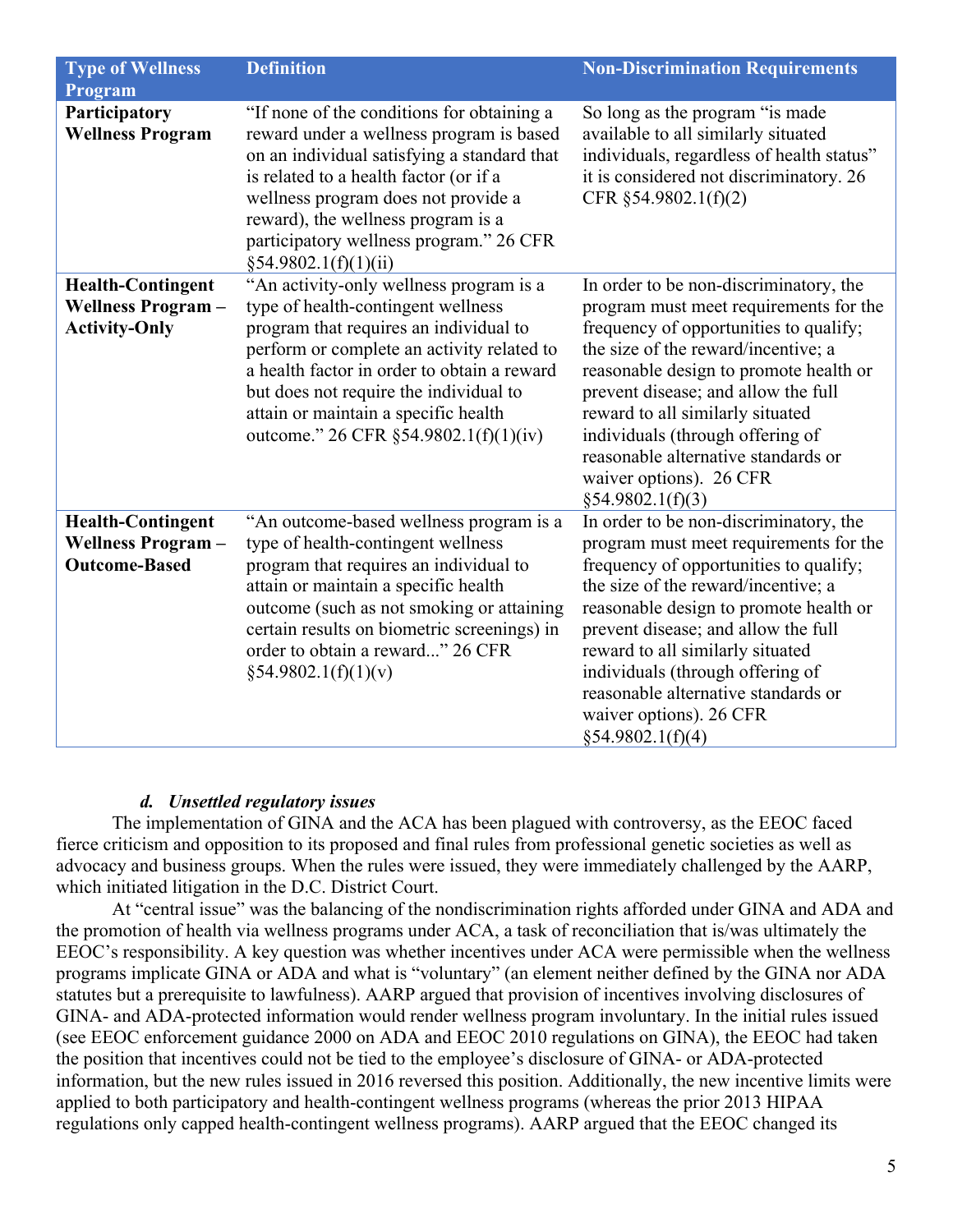position and also set the 30% cap on incentives arbitrarily without sufficient explanation that such incentives would not render the plan coercive and involuntary. AARP further argued the EEOC had not adequately addressed the public comments in opposition to the proposed rules and that the rules were internally inconsistent (changing the definition of "genetic information" and distinguishing different types of genetic information when it indicated it would allow collection of an employee's spouse's medical information, which is *by statutory definition* included as the employee's genetic information).

In August 2017 the Court had found that the EEOC did not provide any reasonable explanation for its issuance of rules that would allow employer-sponsored wellness programs to provide discounts (or penalties) of up to 30% of the health coverage costs for providing (or refusing to provide) certain medical information and alter the meaning of "voluntary." In December 2017, the Court was unmoved by the EEOC's suggestion that it planned to issue final rules in October 2019 and, instead, decided to vacate the challenged portion of the rules given its concerns about the "potentially widespread disruption and confusion" that could ensue and its concurrent belief that by vacating the rules effective January 1, 2019 the 2019 wellness program plans could be developed without "substantial disruptive effects." The Court warned the EEOC,

"Because the Court issued its summary judgment decision in August 2017, EEOC will thus have over sixteen months to come up with interim or new permanent rules by the time the vacatur takes place. The Court will also hold EEOC to its intended deadline of August 2018 for the issuance of a proposed rulemaking. But an agency process that will not generate applicable rules until 2021 is unacceptable. Therefore, EEOC is strongly encouraged to move up its deadline for issuing the notice of proposed rulemaking, and to engage in any other measures necessary to ensure that its new rules can be applied well before the current estimate of sometime in 2021." (292 F. Supp. 3d at 245, internal citations omitted).

Despite its assertion to the D.C. District Court that final rules would issue in October 2019, the EEOC has shown little urgency to replace the vacated rules on wellness programs under GINA and the ADA. However, the EEOC has placed the item on their regulatory agenda for Fall 2019, and proposed rules could be expected as early as January 2020. As of the date of this memo, no proposed text for interim or final rules has yet been released to the public. The statutory protections remain in place despite the regulatory uncertainty following the vacation of the challenged portions of the rules on wellness programs set by GINA and ACA. At least for now, wellness programs involving disability-related inquiries or medical examinations (health risk assessments, biometric screenings, etc.) can be considered "voluntary" so long as (1) employees are not required to participate; (2) the employer does not deny coverage or limit benefits to those employees who don't participate; (3) the employer does not take any retaliatory actions (adverse employment decisions or interference, coercion, intimidation, etc.); and (4) the employer provides a detailed confidentiality notice that meets specifications. What remains unclear is whether incentives tied to the GINA- or ADA-protected activities (e.g., genetic testing or genetic information requests or disability-related inquiries, respectively) would be permitted.

### *e. Notable Caselaw*

A few cases brought by the EEOC to enforce nondiscrimination in employer-sponsored wellness programs caught employers' attention prior to the issuance of the now vacated 2016 rules. These include EEOC v. Flambeau, Inc.; EEOC v. Orion Energy Systems; and EEOC v. Honeywell Int'l Inc.. In Flambeau, Inc., the Western District of Wisconsin considered actions of an employer who offered a self-insured health plan (with coverage a benefit but not a requirement of employment) and launched a wellness program involving a health risk assessment (HRA) consisting of a questionnaire and blood analysis. Flaumbeau offered a \$600 incentive to employees participating and completing the HRA. The company later changed the program, discontinuing the \$600 incentive and instead only offering health insurance coverage to those who participate in the wellness program (i.e., making the wellness program mandatory). The Court held that the ADA safe harbor provision could apply to employer-sponsored wellness programs and further ruled that the specifications of this particular wellness program was not subterfuge to deny employees their right to disability-related informational privacy. In Orion, at issue was whether an employer could require employees who refused to complete a health risk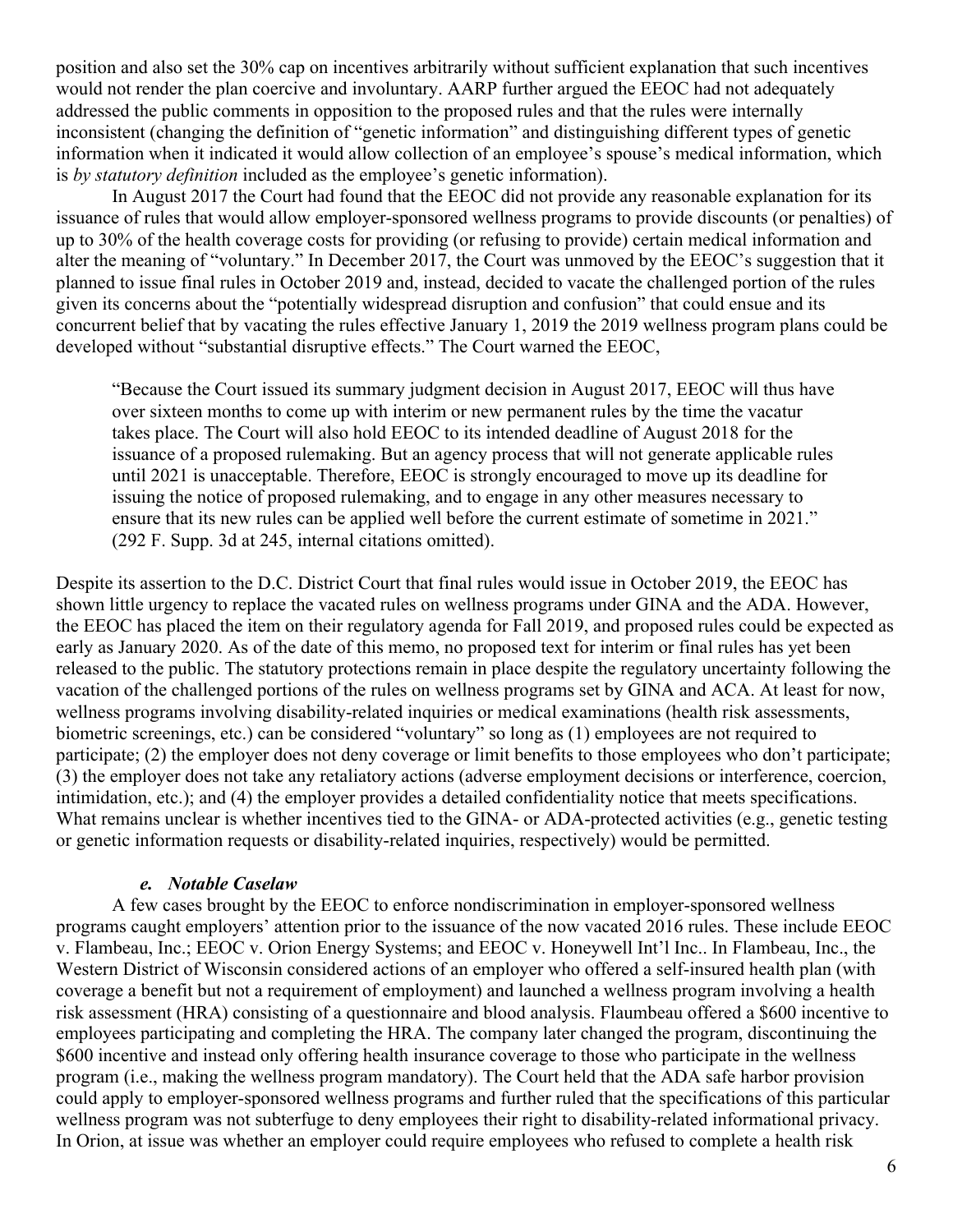assessment to pay 100% of their monthly premium for the self-insured plan. Orion (employer) argued that its wellness program was either within the ADA safe harbor or it was voluntary (and, either way, therefore lawful). The wellness program consisted of an attestation that the employee is not a smoker, agreement to exercise 16 time per month at Orion's fitness center, and completion of a health risk assessment, which included a questionnaire and blood analysis. The Eastern District of Wisconsin ruled that the safe harbor did not apply (agreeing with the EEOC that ADA safe harbor was not intended to apply to wellness programs that require involuntary medical exams and inquiries) but also ruled that the wellness program was voluntary. In Honeywell, the EEOC sought a preliminary injunction against Honeywell's issuance of penalties (in the form of reduced contributions to employee Health Savings Accounts) against employees who refuse biometric testing as part of their employer-sponsored wellness program. The program used Quest Diagnostics to perform blood testing, the results of which Quest relay to a third-party actuarial firm and subsequently provides aggregated data to Honeywell directly. Honeywell successfully defended the suit by arguing its plan fell into the ADA safe harbor provision in 42 U.S.C. §12201(c)(2) or, in the alternative, was voluntary. This case also illustrates courts interpreting GINA contrary to its own definitions, as Honeywell argued that the use of a blood test for an employee spouse was not a *genetic test* (overlooking the specific definition of protected *genetic information* set by GINA, which is broader than *genetic tests*). The District of Minnesota Court lamented, "great uncertainty persists in regard to how the ACA, ADA, and other federal statutes such as GINA are intended to interact." (at 5).

There have not been many reported court decisions involving employer-sponsored wellness programs in recent years, but there have been some notable exceptions. As previously mentioned, AARP initiated a lawsuit that ultimately resulted in the final regulations for GINA and the ADA regarding employer-sponsored wellness programs to be vacated and removed. At least four other lawsuits have been on point. Two cases in the Seventh Circuit involving the same plaintiff-employee who alleged that the employer-sponsored wellness program violated his rights by charging him a surcharge after he refused, because of privacy concerns, to complete a medical screening and questionnaire. The defendants were ACS Human Services LLC (employer), Xerox Corporation (an affiliate of the employer with significant input into employee-related health insurance decisions), and Quest Diagnostics, Inc. (vendor authorized by the employer to administer the health benefits and online access to health information). The case against ACS and Xerox was dismissed, and the plaintiffemployee was compelled to resolve his dispute via arbitration (per the terms of the employment contract). The case against Quest failed, as it was unsuccessfully based upon the argument that Quest was an "employer" for purposes of the statutory violations through its control of a portion of the plaintiff-employee's wages. The other two cases involved the employer-sponsored wellness program of the Fire Department for the City of San Antonio, Texas. An employee (Ortiz) alleged the mandatory wellness program violated GINA (the plaintiff separately alleged violations of Title VII of the Civil Rights Act) and that the employer engaged in retaliation by placing him on alternate duty (which cost him potential overtime wages) for his refusal to engage in a GINA-protected activity (i.e., participation in the wellness program). The program was adopted for the stated purpose "to provide early detection of serious medical conditions and encourage better health, thereby allowing ... employees to do their job more safely and effectively" and included a job-related medical evaluation that included a medical history, complete physical exam, blood and urine tests, and hearing, vision, and lung capacity tests. Summary judgment was awarded to the City, as (1) there was nothing in the record to indicate that genetic testing or information was requested or required as part of the mandatory wellness program or that the employee was discriminated against on the basis of any genetic information and (2) the City provided a legitimate unrelated business reason for the alternate duty. The Fifth Circuit Court of Appeals upheld the decision to grant summary judgment for the City. A second employee sued shortly thereafter alleging that the City's fire department violated GINA by requiring him to provide personal health information without a voluntary and written authorization and by retaliating against his failure to comply with the mandatory wellness program. The court rejected claims that the mandatory wellness program violated GINA because there was no evidence on the record indicating that the blood tests within the wellness program involved analysis of DNA, RNA, chromosomes, proteins, metabolites, genotypes, mutations, or chromosomal changes. The court also did not find any evidence that there was a requirement to provide genetic information or family medical history as part of the mandatory wellness program. The court similarly granted summary judgment on the retaliation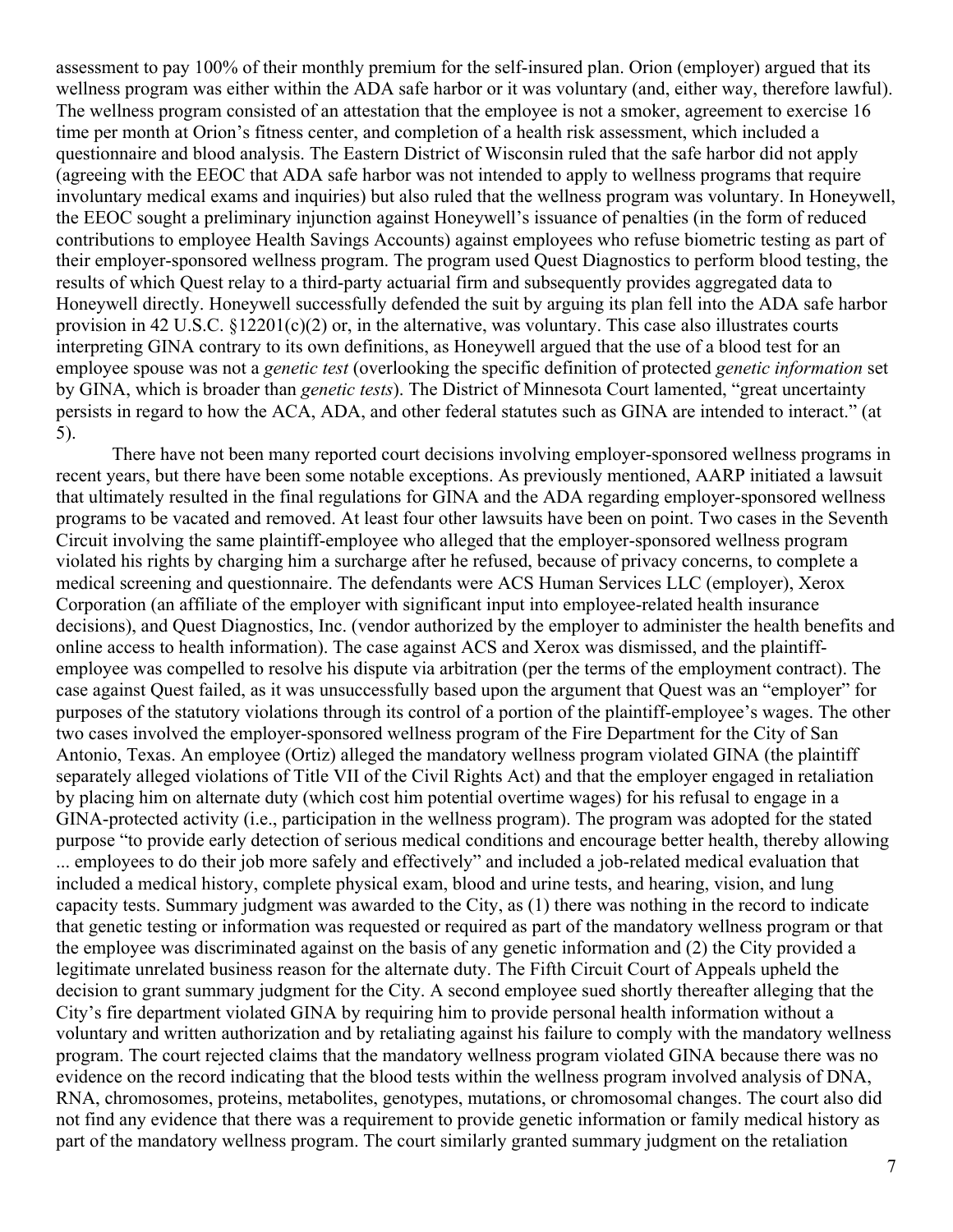claim, finding that he had not been engaged in a GINA-protected activity (as the court deemed relevant that the employee's initial objections to the mandatory wellness program noted privacy concerns without explicitly mentioning GINA).

These emerging cases illustrate the importance of a clear employer-employee relationship and potential insulation from liability that the vendors of wellness programs might have if mere business partners. The cases also illustrate the scope of GINA-protected activities for which retaliation by employers is forbidden, underscoring that disputes will be fact-intensive inquiries and that courts likely will give plaintiffs more favorable treatment if evidence clearly indicates the wellness program included DNA testing or genetic information, thereby making per se violations and retaliation claims under GINA viable. Moreover, as the punitive damages awarded in the infamous case of the "devious defecator"—Lowe v. Atlas Logistics Group Retail Servs. Atlanta, LLC, 102 F. Supp. 3d 1360 (N.D. Ga. 2015)—signaled, employers must be cautious whenever contemplating genetic information or testing, as strict liability is imposed unless the conditions for an exception (such as a wellness program) are plainly satisfied.

## *f. Other Applicable Laws not covered in this memorandum*

When an employee receives something "of value" from the employer, it is generally taxable as income. So designing an employer-sponsored wellness program should include a compliance check not only with GINA, ADA, and HIPAA/ACA but also with the Internal Revenue Code. Zimmer and Wakefield (2019) have indicated that some incentives (such as water bottles, t-shirts, etc) would not be taxable (as merely de minimus fringe benefits) but cash and cash equivalents (such as gift cards) would be taxable income. They note that generally the IRC does not consider discounts on health plan contributions, deductibles, co-pays, and co-insurance; health savings accounts; or health flexible spending accounts to be taxable.

Additionally, the design should be reviewed for compliance with the Fair Labor Standards Act. According to the Department of Labor (DOL) website, the FLSA does not require employers to provide a wellness program. However, wellness programs that contain activities outside of working hours (such as exercising a certain amount of time, attending health fairs, or completing biometric screenings) invite the question as to whether the employee is "on the clock" or doing job-related work for which he/she/they are entitled to be compensated. The DOL issued an opinion letter (FLSA2018-20) in 2018 on this very issue, and the DOL has issued proposed rules that would add an example to §778.224 clarifying that the costs of wellness programs (i.e., likening wellness programs to on-the-site medical care and recreational facilities that are conveniences to employees) may be excluded from an employee's regular rate of pay (See 84 Fed. Reg. 11896). Nevertheless, wellness programs that are mandatory or involve various trainings (e.g., nutritional classes, tobacco cessation classes, etc.) during work hours could potentially run afoul of FLSA or worker's compensation laws.

#### **III. Summary of State Issues Regarding Genetic Testing and Employers**

Two landmark 50-state surveys have been performed to detail the state variation in laws related to genetic testing. First and foremost was the National Conference of State Legislatures (NCSL) work done prior to GINA's passage which, unfortunately, has not been updated since GINA's passage. The second is that performed by Anya Prince that was published in 2013. The appendix is particularly the most useful part of the publication, which reviews state legislation on provisions covering employment or health insurance; covering other insurance; providing a property right; and providing privacy right. A related update regarding reporting of genetic results was performed as part of the *All of Us*SM Research Program by Megan Doerr and colleagues in the development of their uniform consent process. That provides as its Appendix A, a review of the state and territorial laws on age of majority, patient's bill of rights, primary consent, HIPAA authorization, and return of genomic results. A comprehensive 56 jurisdiction (50 states, District of Columbia, and five territories) would require far more effort than what has been budgeted in this supplement, so I direct you to those resources. The variation of state laws regarding biometrics more broadly (i.e., not in the narrow context of wellness programs but, rather, in the context of data privacy and security considerations within precision health) has been proposed as part of an R01 application submitted to NHGRI on October 7, 2019.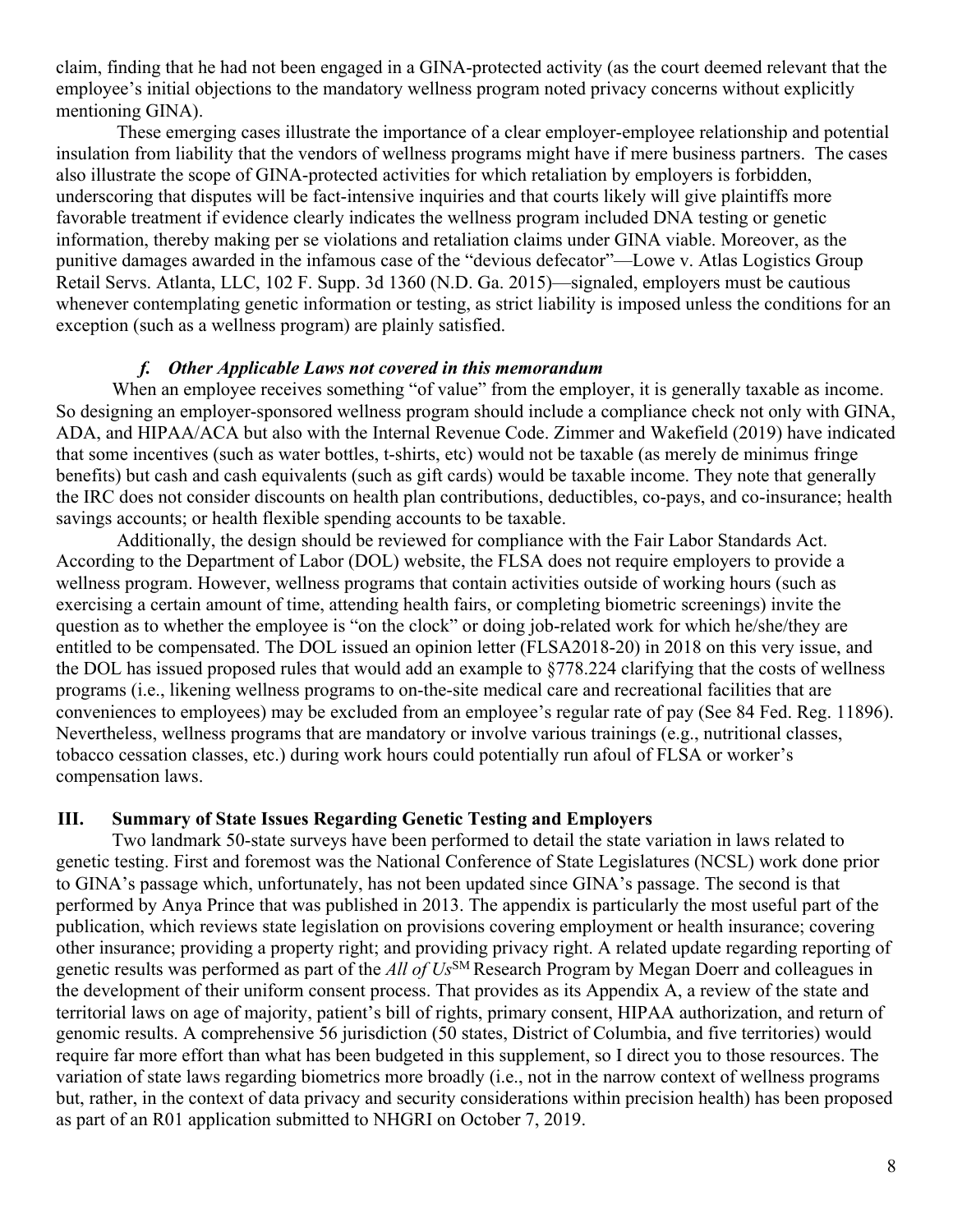## **IV. Relevant ELSI/Policy Concerns**

The design of any wellness program integrating population genetic testing must, in addition to ensuring legal and regulatory compliance, anticipate skepticism from the scientific and bioethics community regarding voluntariness of the program. Issues of coercion, duress, and undue influence, for example, might be particularly problematic for wellness programs that seek to include individuals residing in rural areas or individuals with lower educational attainment who might, as a result of those circumstances, have limited employment options and/or limited accessibility to affordable health coverage.

While not specific to wellness programs, the ELSI research community is increasingly critical of employer-based data collection efforts and bioethical vulnerabilities of employees (among others) related to data-exposures and never-ending data surveillance. With regard to genetic privacy specifically, there is a growing concern about law enforcement and third-party access to genomic databases. Moreover, there is limited recognition of the HIPAA Privacy Rule exception allowing law enforcement access to some information (including name and address) without the patient's authorization (See 45 C.F.R. 164.512(F)(1)(ii)) and similarly low awareness that the NIH Certificates of Confidentiality, even in their expanded form pursuant to the 21<sup>st</sup> Century Cures Act, do not shield identifiable information or non-research data effectively. The data privacy, security, and confidentiality issues should be of utmost priority, and examination of emerging state laws (including but not limited to CA's Consumer Privacy Act of 2018, AB-375, signed into law on 6/28/2018; SB-822 signed into law on 9/30/2018; and CalGINA, SB-559, signed into law on 10/9/2011, and VT's Data Broker Law, Act 171 of 2018) will be necessary to ensure that employer-sponsored wellness programs that are not conducted in-house but involve relationships with vendors have responsible, equitable data stewardship policies in addition to their business associate agreements.

Equitable data practices for wellness programs would relate to what level of information is actually given to the participating employee (e.g., raw data, only interpretative summaries, both) and what permissible uses for the generated/collected data relating to the employees the vendor providing the population genetic testing has (e.g., use for research). Moreover, participant engagement (in this context, employer engagement) and corporate culture will be critical components for evaluating wellness programs, employee buy-in, and ultimately success.

Finally, there are scant empirical data to support employer-sponsored wellness programs effectiveness in improving health and wellness, which will continue to draw criticism regarding the reasonable collection of these "sensitive" data (not only genetic data but geolocation data imbedded in data generated by wearables/fitness trackers) by employers. Trustworthiness (i.e., a factor that focuses on the employer or wellness program vendor's actions) will be a substantial area for future ELSI work, as it relates to willingness of employees to participate, cost/benefit tradeoffs made in those decisions, and evaluation of appropriate financial incentives for the actual benefits and risks involved.

### **V. Conclusion**

A foundational question when evaluating the legal compliance of a specific wellness program is first whether the program is a group health plan or part of a group health plan (i.e., if it provides medical care or if participation in the program affects cost-sharing for group health plan), in which case ACA and other mandates on group health plans (e.g., ERISA and COBRA) are applicable. If the wellness program is not providing medical care or part of a group health plan, the wellness program must still comply with the non-ACA nondiscrimination mandates of GINA, ADA, ADEA, Title VII of the Civil Rights Act of 1964, and the Fair Labor Standards Act. GINA Title I and Title II compliance should be considered separately. However, because of the current regulatory uncertainty, designers of employer-sponsored wellness programs would be wise to avoid tying *any* rewards intended to encourage participation (whether in the form of discounts or surcharges) to the GINA-protected or ADA-protected activities, which would involve any type of population genetic testing, health risk assessment that is likely to elicit genetic information (as broadly defined statutorily by GINA as opposed to the more narrow common understanding) or disability-related inquiry or exam. Design of wellness programs must take care to ensure that those activities are genuinely voluntary, that firewalls be established and data aggregation practices imposed to prevent employers from having any possible temptation to use the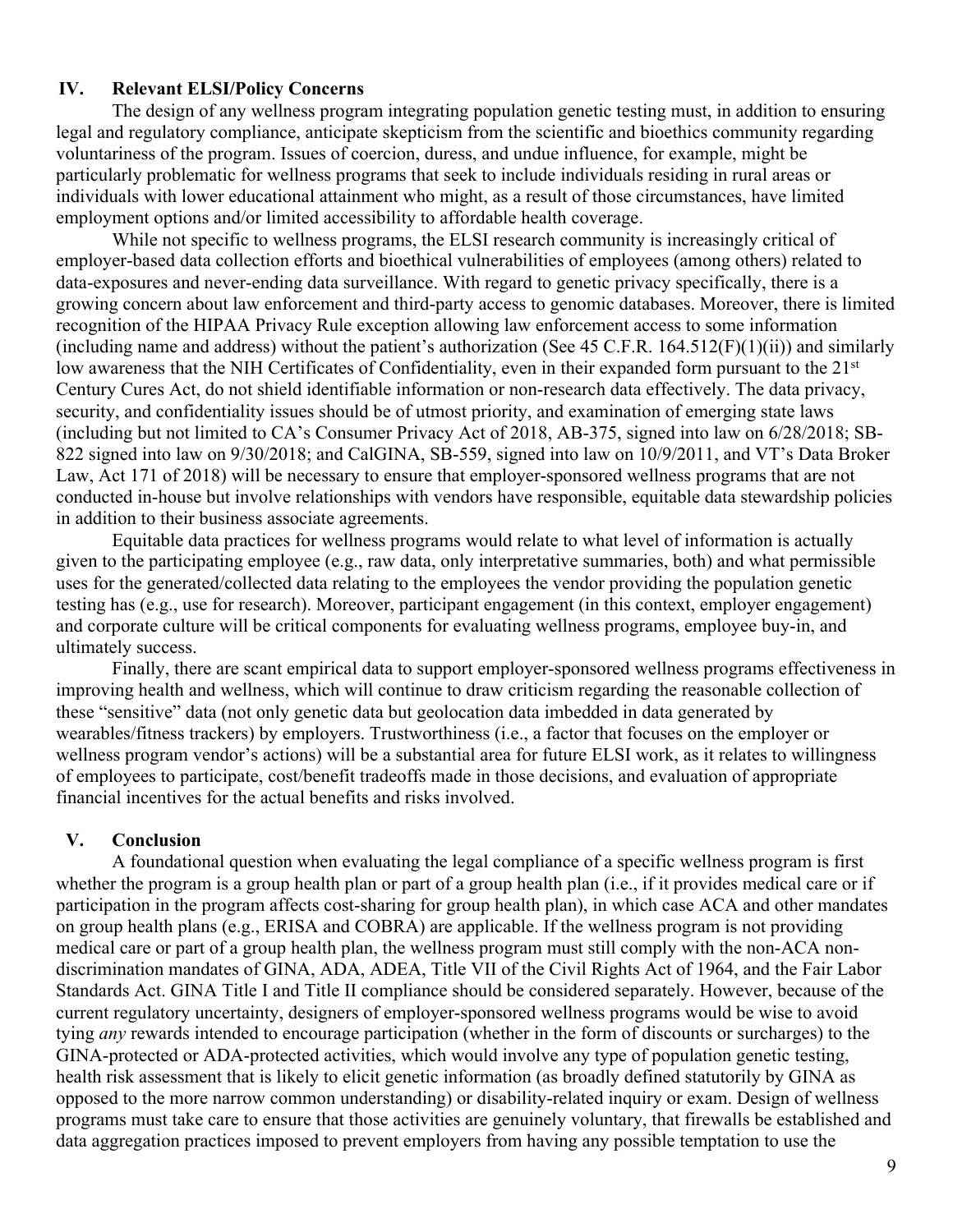information pertaining to any specific individual in an employment decision and to protect the confidentiality of the employees' (and employees' dependents) participation and resulting information.

For purposes of this NHGRI-funded work, it would be useful to use the opportunity provided by key informant interviews to examine the extent to which these compliance-related issues influence employer preliminary interests in integrating population genetic testing in their current or future wellness programs and subsequent design decisions. One could anticipate a wide range of perspectives given sizes of employers (e.g., GINA's mandates do not apply to private employers with fewer than 15 employees) and given the geographic range of employees (e.g., GINA did not preempt more stringent state laws, which could affect compliance costs and complexity of wellness program designs for employers with multi-state business locations or employees located in different states). Wellness programs have, potentially, dual benefits: (1) health promotional benefits to the participating employees and their dependents and (2) cost-saving benefits to the employers. It could be useful to examine the extent to which an employer's outlook emphasizes one or the other, as it might be a predictor of mistakes or obstacles to successful implementation of a sustainable wellness program.

If additional information or resources would be useful to you in further development of your project, please let me know.

## **VI. Appendix: Relevant Resources**

- *a. Primary Sources*
	- i. Cases
		- 1. AARP v. United States Equal Employment Opportunity Commission, 292 F. Supp. 3d 238 (D. D.C., 2017)
		- 2. AARP v. United States Equal Employment Opportunity Commission, 226 F. Supp. 3d 7 (D. D.C., 2017)
		- 3. Dittmann v. Quest Diagnostics, Inc., 756 Fed. Appx. 616 (7th Cir. 2019)
		- 4. Dittmann v. ACS Human Services LLC, 210 F.Supp.3d 1047 (N.D. Ind., 2016)
		- 5. Fuentes v. City of San Antonio Fire Department, 240 F.Supp.3d 634 (W.D. TX, 2017)
		- 6. Ortiz v. City of San Antonio Fire Department,  $806$  F.3d  $822$  ( $5<sup>th</sup>$  Cir. 2015)
		- 7. EEOC v. Orion Energy Systems, 145 F. Supp. 3d 841 (E.D. Wisc. 2015)
		- 8. EEOC v. Flambeau, Inc., 131 F.Supp.3d 849 (W.D. Wisc. 2015)
		- 9. EEOC v. Honeywell Int'l Inc, 2014 WL 5795481 (D. Minn. 2014)
		- ii. Statutes
			- 1. Health Information Portability and Accountability Act (HIPAA), Pub. L. 104-191, 110 Stat. 1936. (1996)
			- 2. Patient Protection and Affordable Care Act (ACA), Pub. L. 111-148, 124 Stat. 119 (2010)
			- 3. Americans with Disabilities Act of 1990 (ADA), Pub. L. 101-336, 104 Stat.327 (1990)
			- 4. Genetic Information Nondiscrimination Act of 2008 (GINA), Pub. L. 110-233, 122 Stat. 881 (2008)
			- 5. Internal Revenue Code (IRC)
			- 6. Fair Labor Standards Act of 1938 (FLSA)
			- 7. Employee Retirement Income Security Act of 1974 (ERISA)
		- iii. Regulations
			- 1. DOL, Notice of Proposed Rulemaking: Regular Rate Under the Fair Labor Standards Act, 84 Fed. Reg. 11888 (March 29, 2019)
			- 2. EEOC, Notice of Proposed Rulemaking: Procedural Regulations Under Title VII, ADA, and GINA; Procedures-Age Discrimination in Employment Act, 84 Fed. Reg. 5624 (February 22, 2019)
			- 3. EEOC, Final Rule: Removal of Final ADA Wellness Rule Vacated by Court, 83 Fed. Reg. 65296-01 (December 20, 2018)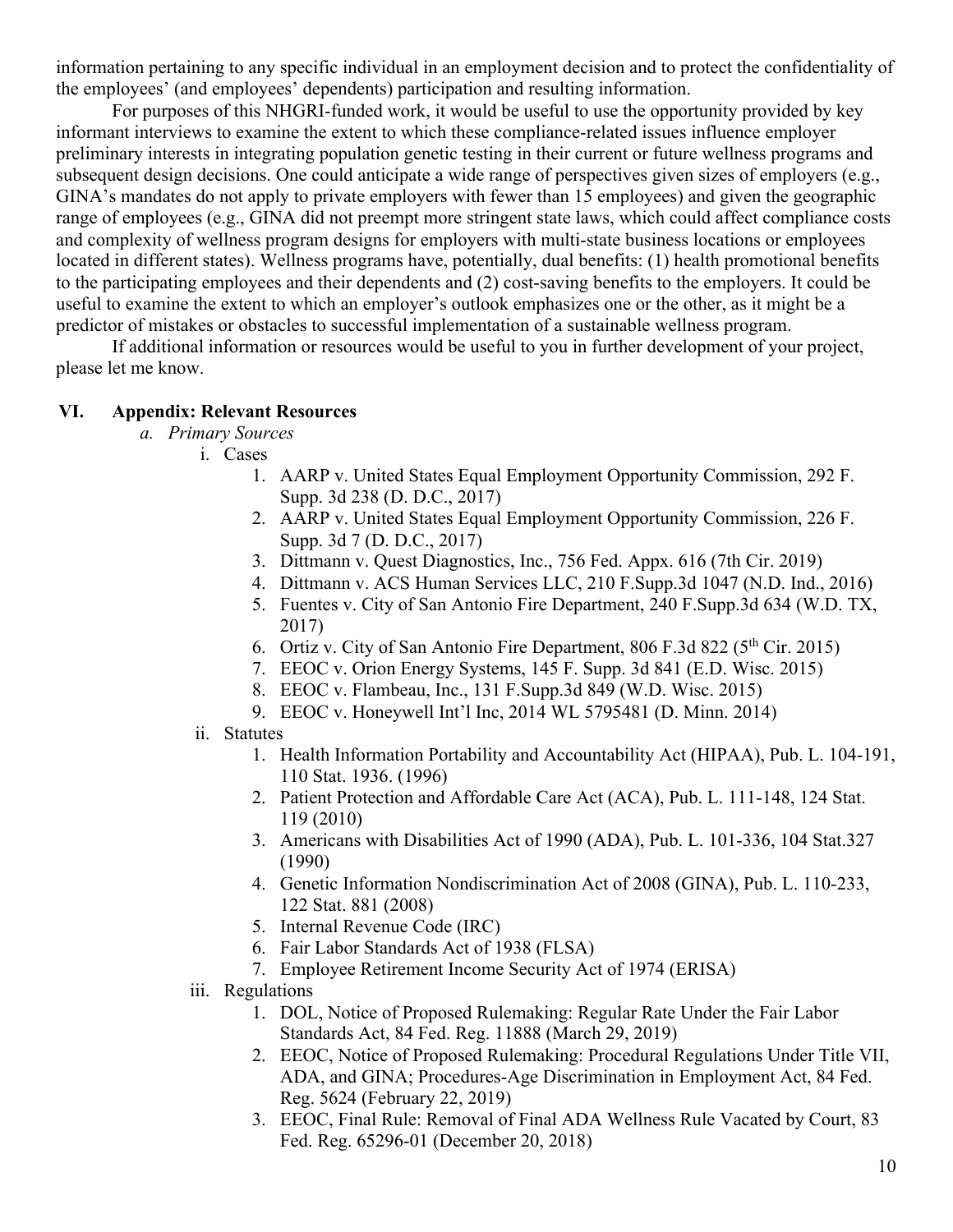- 4. EEOC, Final Rule: Regulations Under the Americans with Disabilities Act, 81 Fed. Reg. 31126-01 (May 17, 2016)
- 5. EEOC, Final Rule: Removal of Final GINA Wellness Rule Vacated by Court, 83 Fed. Reg. 65296-02 (December 20, 2018)
- 6. EEOC, Final Rule: Genetic Information Nondiscrimination Act, 81 Fed. Reg. 31143-01 (May 17, 2016)
- 7. EEOC, Proposed Rule: Genetic Information Nondiscrimination Act of 2008, 80 Fed. Reg. 66853-01 (October 30, 2015)
- 8. IRS, Treasury, EBSA, DoL, CMS, and DHHS, Final Rule: Incentives for Nondiscriminatory Wellness Programs in Group Health Plans, 78 Fed. Reg. 33158-01 (June 3, 2013)
- 9. IRS, Treasury, EBSA, DoL, CMS, DHHS, Final Rule: Modifications to the HIPAA Privacy, Security, Enforcement, and Breach Notification Rules Under the Helath Information Technology for Economic and Clinical Health Act and the Genetic Information Nondiscrimination Act; Other Modifications to the HIPAA Rules, 78 Fed. Reg. 5566 (Jan. 25, 2013)
- 10. EEOC, Final Rule: Regulations under the Genetic Information Nondiscrimination Act of 2008, 75 Fed. Reg. 68912, 68935 (November 9, 2010).
- 11. IRS, Treasury, EBSA, DoL, CMS, DHHS, Interim Final Rules Prohibiting Discrimination Based on Genetic Information in Health Insurance Coverage and Group Health Plans, 74 Fed. Reg. 51664 (Oct. 7, 2009)
- 12. EEOC, Proposed Rule: Regulations under the Genetic Information Nondiscrimination Act, 74 Fed. Reg. 9056 (Mar. 2, 2009)
- 13. DoL, HHS, and Treasury, Final Rules: Nondiscrimination and Wellness Programs in Health Coverage in the Group Market. 71 Fed. Reg. 75014 (December 13, 2006).
- 14. EEOC, EEOC Enforcement Guidance on Disability-Related Inquiries and Medical Examinations, No. 915.002 (July 27, 2000), 2000 WL 33407181.
- iv. Legislative and Regulatory Activity
	- 1. H.R. 1313 The Preserving Employee Wellness Programs Act  $(115<sup>th</sup> Congress)$ , introduced December 11, 2017 (Rep. Virginia Foxx, R-NC-5)
	- 2. RIN: 3046-AB10, Amendments to Regulations Under the Americans with Disabilities Act, available at https://www.reginfo.gov/public/do/eAgendaViewRule?pubId=201910&RIN=304 6-AB10
	- 3. RIN: 3046-AB11, Amendments to Regulations Under the Genetic Information Nondiscrimination Act of 2008, available at https://www.reginfo.gov/public/do/eAgendaViewRule?pubId=201910&RIN=304 6-AB11
- b. *Secondary Sources*
	- i. 2019
		- 1. Barbara J. Evans, The Genetic Information Nondiscrimination Act at Age 10: Gina's Controversial Assertion That Data Transparency Protects Privacy and Civil Rights, 60 Wm. & Mary L. Rev. 2017 (2019)
		- 2. Benjamin Sundholm, Strict Liability for Genetic Privacy Violations in the Age of Big Data, 49 U. Mem. L. Rev. 759 (2019)
		- 3. Pauline T. Kim, Data Mining and the Challenges of Protecting Employee Privacy Under U.S. Law, 40 Comp. Lab. L. & Pol'y J. 405 (2019)
		- 4. Leslie E. Wolf, Erin Fuse Brown, Ryan Kerr, Genevieve Razick, Gregory Tanner, & Brett Duvall, Sakinah Jones, Jack Brackney, Tatiana Posada, The Web of Legal Protections for Participants in Genomic Research, 29 Health Matrix 1 (2019)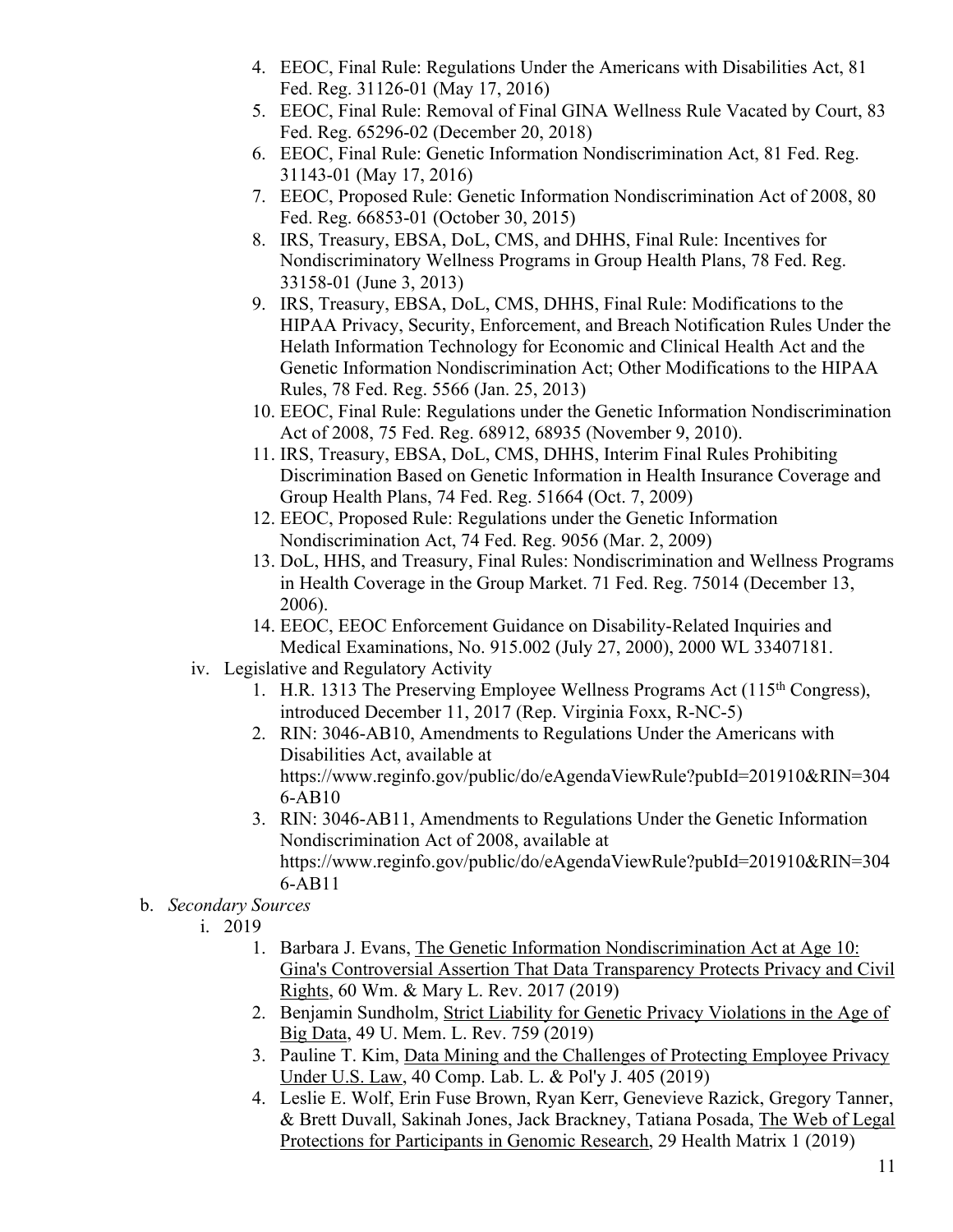- 5. Bradley A. Areheart, Jessica L. Roberts, Gina, Big Data, and the Future of Employee Privacy, 128 Yale L.J. 710 (2019)
- 6. Andrew Condiles, How Voluntary Is Voluntary: Designing Wellness Programs to Fit the Participant, 18 Appalachian J.L. 1, 1 (2019)
- 7. Elizabeth Pendo, JD & Brandon Hall, Permitted Incentives for Workplace Wellness Plans Under the ADA and Gina: The Regulatory Gap, Health Law., April 2019, at 1
- 8. Kathryn Kennedy, Workplace Wellness Incentive Plans: The Legal Labyrinth Employers Must Navigate, 22 Quinnipiac Health L.J. 335 (2019)
- 9. Dale B. Thompson, Balancing the Benefits and Costs of Health Data Collected by Employer-Sponsored Wellness Programs, 15 J.L. Econ. & Pol'y 141 (2019)
- 10. Mary Beth Steck and Elizabeth Hassen, Genetic nondiscrimination laws: what oncology nurses need to know, Seminars in Oncology Nursing, 2019; 35(1):107- 115.
- 11. M Doerr, S Grayson, S Moore, C Suver, J Wilbanks, J Wagner, Implementing a universal informed consent process for the *All of Us* Research Program. Pacific Symposium on Biocomputing 2019. Available at https://psb.stanford.edu/psbonline/proceedings/psb19/doerr.pdf
- 12. Emily D. Zimmer and Lynne S. Wakefield (K&L Gates LLP), Wellness Program Design and Compliance, Lexis Practice Advisor Journal, April 20, 2019, at https://www.lexisnexis.com/lexis-practice-advisor/thejournal/b/lpa/posts/wellness-program-design-and-compliance
- ii. 2018
	- 1. Govind Persad, Paying Patients: Legal and Ethical Dimensions, 20 Yale J. L. & Tech. 177 (2018)
	- 2. Nicolas P. Terry, Appification, Ai, and Healthcare's New Iron Triangle, 20 J. Health Care L. & Pol'y 117 (2018)
	- 3. Josh Henniger, Wearable Technology and Employer Wellness Programs: Gaps and Solutions, 12 Ohio St. Bus. L.J. 197 (2018)
	- 4. Robert Sprague, Survey of (Mostly Outdated and Often Ineffective) Laws Affecting Work-Related Monitoring, 93 Chi.-Kent L. Rev. 221 (2018)
	- 5. Julia Wolfe, Coerced into Health: Workplace Wellness Programs and Their Threat to Genetic Privacy, 103 Minn. L. Rev. 1089 (2018)
	- 6. Department of Labor, FLSA2018-20, available at https://www.dol.gov/whd/opinion/FLSA/2018/2018\_08\_28\_20\_FLSA.pdf
- iii. 2017
	- 1. JoAnn Eickhoff-Shemek, Rule the Rules of Workplace Wellness Programs (2018).
	- 2. Ifeoma Ajunwa et. al., Limitless Worker Surveillance, 105 Cal. L. Rev. 735 (2017)
	- 3. Pauline T. Kim, Data-Driven Discrimination at Work, 58 Wm. & Mary L. Rev. 857 (2017)
	- 4. Dennis G. Shea, Ph.D. & Dennis Scanlon, Ph.D., Moving Beyond "Wellness Does Not Work", 27 Health Matrix 125 (2017)
	- 5. Elizabeth A. Brown, Workplace Wellness: Social Injustice, 20 N.Y.U. J. Legis. & Pub. Pol'y 191, 193 (2017)
	- 6. Al Lewis (FNdd1), The Outcomes, Economics and Ethics of the Workplace Wellness Industry, 27 Health Matrix 1 (2017)
	- 7. Adrianna McIntyre, Nicholas Bagley, Austin Frakt, Aaron Carroll, The Dubious Empirical and Legal Foundations of Workplace Wellness Programs, 27 Health Matrix 59 (2017)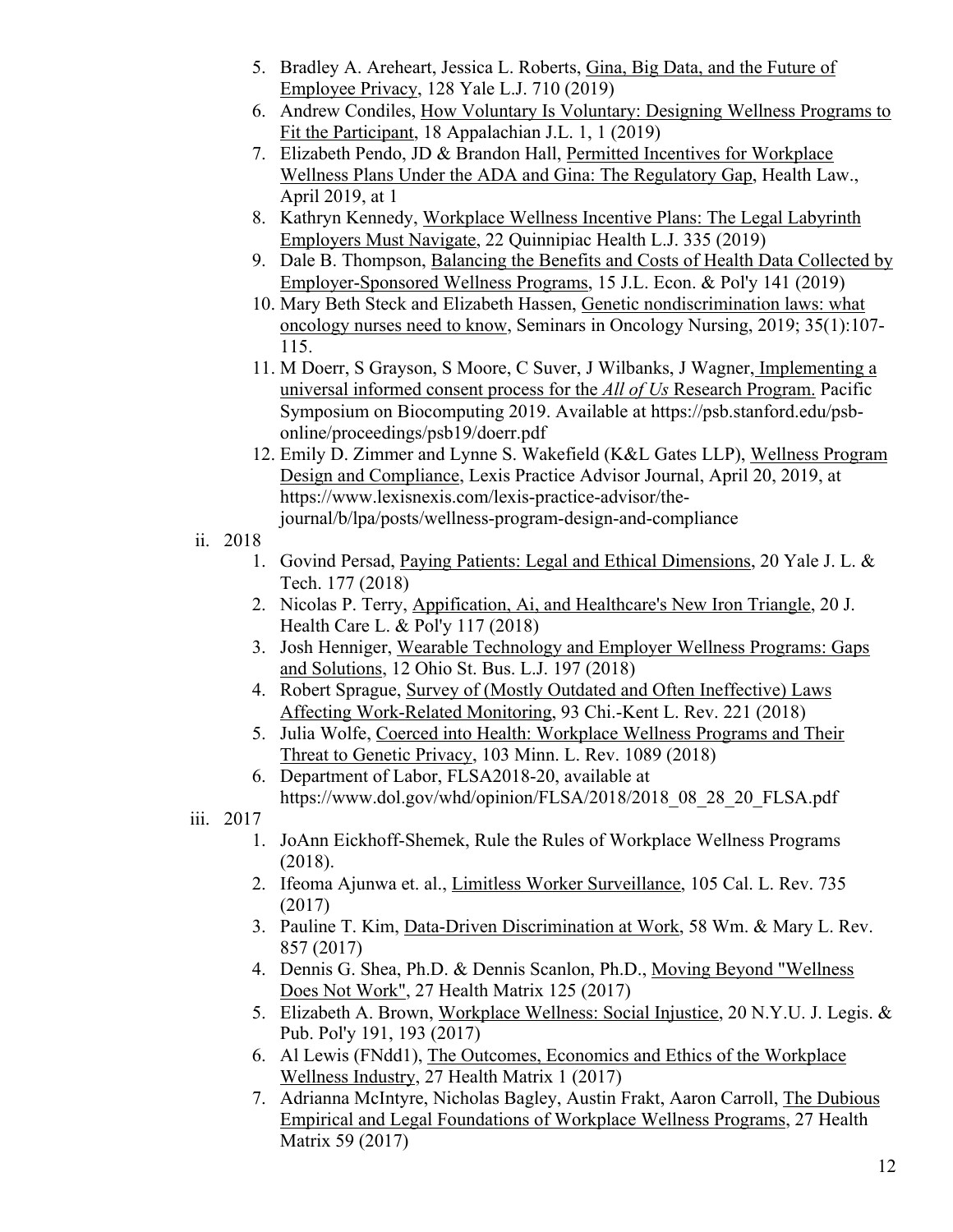- 8. Jessica L. Roberts & Leah R. Fowler, How Assuming Autonomy May Undermine Wellness Programs, 27 Health Matrix 101 (2017)
- 9. Erica Che, Workplace Wellness Programs and the Interplay Between the ADA's Prohibition on Disability-Related Inquiries and Insurance Safe Harbor, 2017 Colum. Bus. L. Rev. 280 (2017)
- 10. Samuel R. Bagenstos, The EEOC, the ADA, and Workplace Wellness Programs, 27 Health Matrix 81 (2017)
- 11. Stefanie Brody, Working Well(Ness): The Impact of the ADA Final Rule on Wellness Program Regulation and A Proposal for A Zero-Incentive Rule, 11 St. Louis U.J. Health L. & Pol'y 209 (2017)
- 12. Rebecca J. Wilson et. al., Busting the Black Box: Big Data, Employment and Privacy, 84 Def. Couns. J. 1 (2017)
- 13. Kathy L. Hudson and Karen Pollitz, Undermining Genetic Privacy? Employee Wellness Programs and the Law, New Engl J Med 2017; 377:1-3. Doi:10.1056/NEJMp1705283
- iv. 2016
	- 1. Emily Koruda, More Carrot, Less Stick: Workplace Wellness Programs & the Discriminatory Impact of Financial and Health-Based Incentives, 36 B.C.J.L. & Soc. Just. 131, 131 (2016)
	- 2. Michelle R. Seares, Wellness at Work: Reconciling the Affordable Care Act with the Americans with Disabilities Act, 84 Geo. Wash. L. Rev. 218 (2016)
	- 3. Erin N. Oliphant and Sharon F. Terry, GINA and ADA: New Rule Seriously Dents Previous Protections, Genetic Testing and Molecular Biomarkers, 2016; 20(7): 339-340. Doi: 10.1089/gtmb.2016.29017.sjt
- v. 2015
	- 1. Kristin Madison, Employer Wellness Incentives, the Aca, and the ADA: Reconciling Policy Objectives, 51 Willamette L. Rev. 407 (2015)
	- 2. Mark A. Rothstein et. al., Limiting Occupational Medical Evaluations Under the Americans with Disabilities Act and the Genetic Information Nondiscrimination Act, 41 Am. J.L. & Med. 523 (2015)
- vi. 2014
	- 1. E. Pierce Blue, Wellness Programs, the ADA, and Gina: Framing the Conflict, 31 Hofstra Lab. & Emp. L.J. 367 (2014)
- vii. 2013
	- 1. Anya E.R. Prince, Comprehensive Protection of Genetic Information One Size Privacy or Property Models May Not Fit All, 79 Brook. L. Rev. 175 (2013)
- viii. 2011
	- 1. Amanda Sarata AK, Jones NL, Staman J. The genetic information nondiscrimination act of 2008 and the patient protection and affordable care act of 2010: overview and legal analysis of potential interactions; Congressional Research Service (R41314); December 21, 2011. Available at https://www.genome.gov/Pages/PolicyEthics/GeneticDiscrimination/CRS\_GINA \_and\_ACA.pdf
	- ix. Before 2008 (i.e., pre-GINA)
		- 1. Lucinda Jesson, Weighing the Wellness Programs: The Legal Implications of Imposing Personal Responsibility Obligations, 15 Va. J. Soc. Policy and Law 217 (2008).
		- 2. Larry Gostin, Genetic Discrimination: The Use of Genetically Based Diagnostic and Prognostic Tests by Employers and Insurers, 17 Am. J.L. & Med. 109 (1991)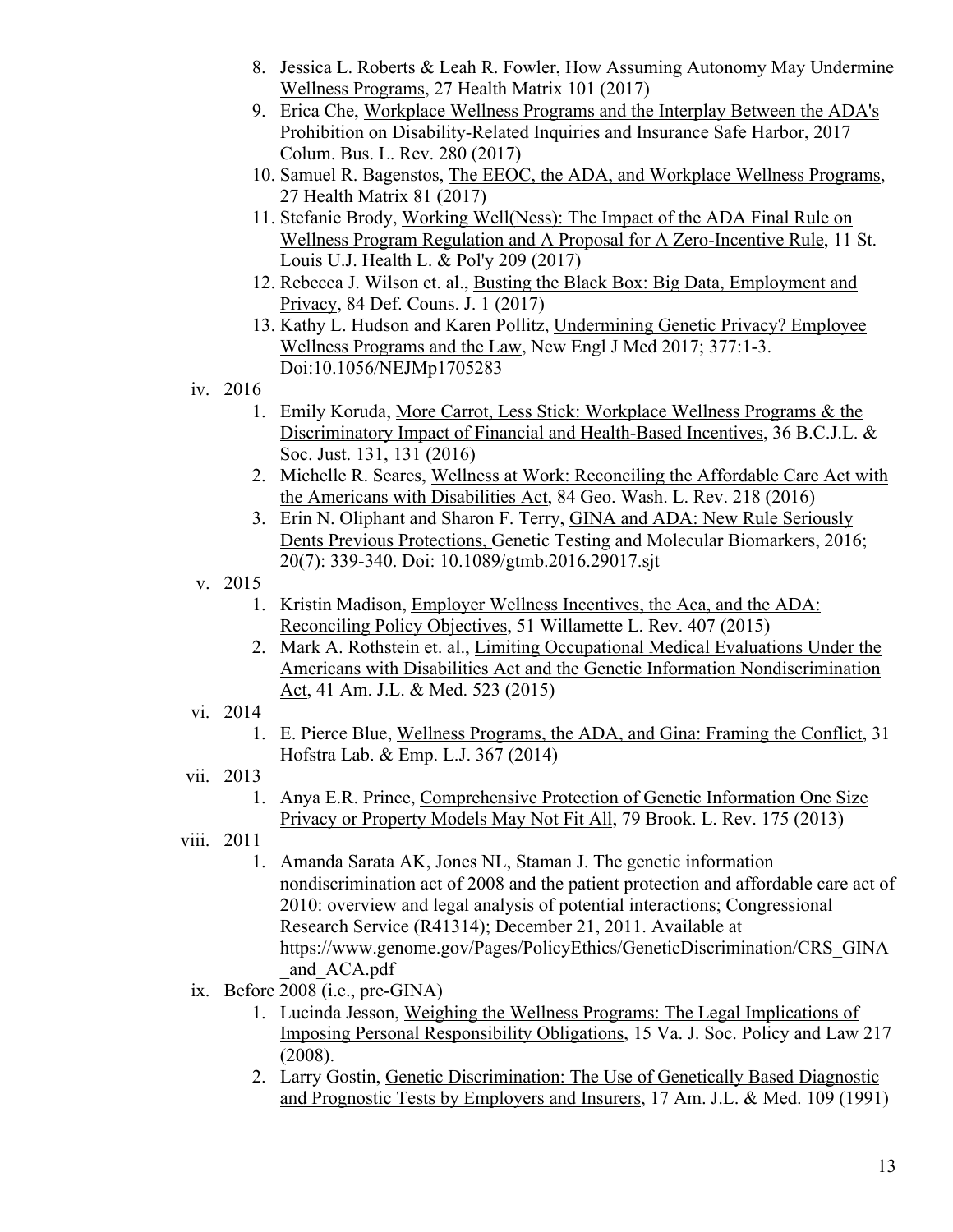- 3. National Conference of State Legislatures, Genetic Employment Laws (Updated January 2008) at http://www.ncsl.org/research/health/genetic-employmentlaws.aspx
- 4. National Conference of State Legislatures, Genetics and Health Insurance State Anti-Discrimination Laws (Updated January 2008) at http://www.ncsl.org/research/health/genetic-nondiscrimination-in-healthinsurance-laws.aspx
- x. Miscellaneous Non-Academic Media (Blog posts, news articles, etc)
	- 1. Lauren Czaplicki, Should voluntary employee wellness programs include genetic testing? The Kenan Institute for Ethics at Duke University, Feb. 16, 2018, at https://kenan.ethics.duke.edu/should-voluntary-employee-wellness-programsinclude-genetic-testing/
	- 2. How healthy are you? G.O.P. Bill would help employers find out. NYT. March 10, 2017. Available at https://www.nytimes.com/2017/03/10/health/workplacewellness-programs-health-genetic-data.html
	- 3. Turna Ray, Employee wellness bill could stifle genetics research in age of bigdata studies, GenomeWeb, March 14, 2017, at https://www.genomeweb.com/policy-legislation/employee-wellness-bill-couldstifle-genetics-research-age-big-data-studies#.Xd2l2y3MwUE
	- 4. ASHG Letter in opposition to HR.1313 available at https://www.ashg.org/policy/pdf/HR1313\_letter\_030717.pdf and press release, ASHG Opposes H.R.1313, the Preserving Employee Wellness Programs Act Bill Would Undermine Genetic Privacy Protections, at https://www.ashg.org/press/201703-HR1313.html
	- 5. NSGC Position Statement, "Workplace Wellness Programs," September 13, 2017, at https://www.nsgc.org/p/bl/et/blogaid=971
	- 6. Genetic Alliance Sign-On Letter to Preserve GINA Protections (and oppose EEOC proposed rule), December 21, 2015, http://geneticalliance.org/advocacy/policyissues/wellness/gina
	- 7. Chamber of Commerce, "U.S. Chamber says EEOC Rule will have chilling effect on workplace wellness programs," May 16, 2016, at https://www.uschamber.com/press-release/us-chamber-says-eeoc-rule-will-havechilling-effect-workplace-wellness-programs
	- 8. Jennifer K. Wagner, "EEOC Tries to Harmonize ACA's Promotion of Employer Wellness Programs with GINA's Ban Against Employer Access to Genetic Information of Employees and Employees' Family Members," Genomics Law Report, January 25, 2016, at https://theprivacyreport.com/2016/01/25/eeoc-triesto-harmonize-acas-promotion-of-employer-wellness-programs-with-ginas-banagainst-employer-access-to-genetic-information-of-employees-and-employeesfamily-members/
	- 9. Jennifer K. Wagner, "The EEOC's Final Rule on GINA and Employer-Sponsored Wellness Programs to Take Effect This Month," Genomics Law Report, July 14, 2016, at https://theprivacyreport.com/2016/07/14/the-eeocs-final-rule-on-ginaand-employer-sponsored-wellness-programs-to-take-effect-this-month/
	- 10. Joseph J. Lazzarotti, Wellness Programs Continue to Face Compliance Challenges, Benefits Law Advisor, Jackson/Lewis, February 7, 2019, at https://www.benefitslawadvisor.com/2019/02/articles/employee-health-welfareplans/wellness-programs-continue-to-face-compliance-challenges/
- *c. Wellness Organizations*
	- i. International Association for Worksite Health Promotion (IAWHP), www.acsmiawhp.org